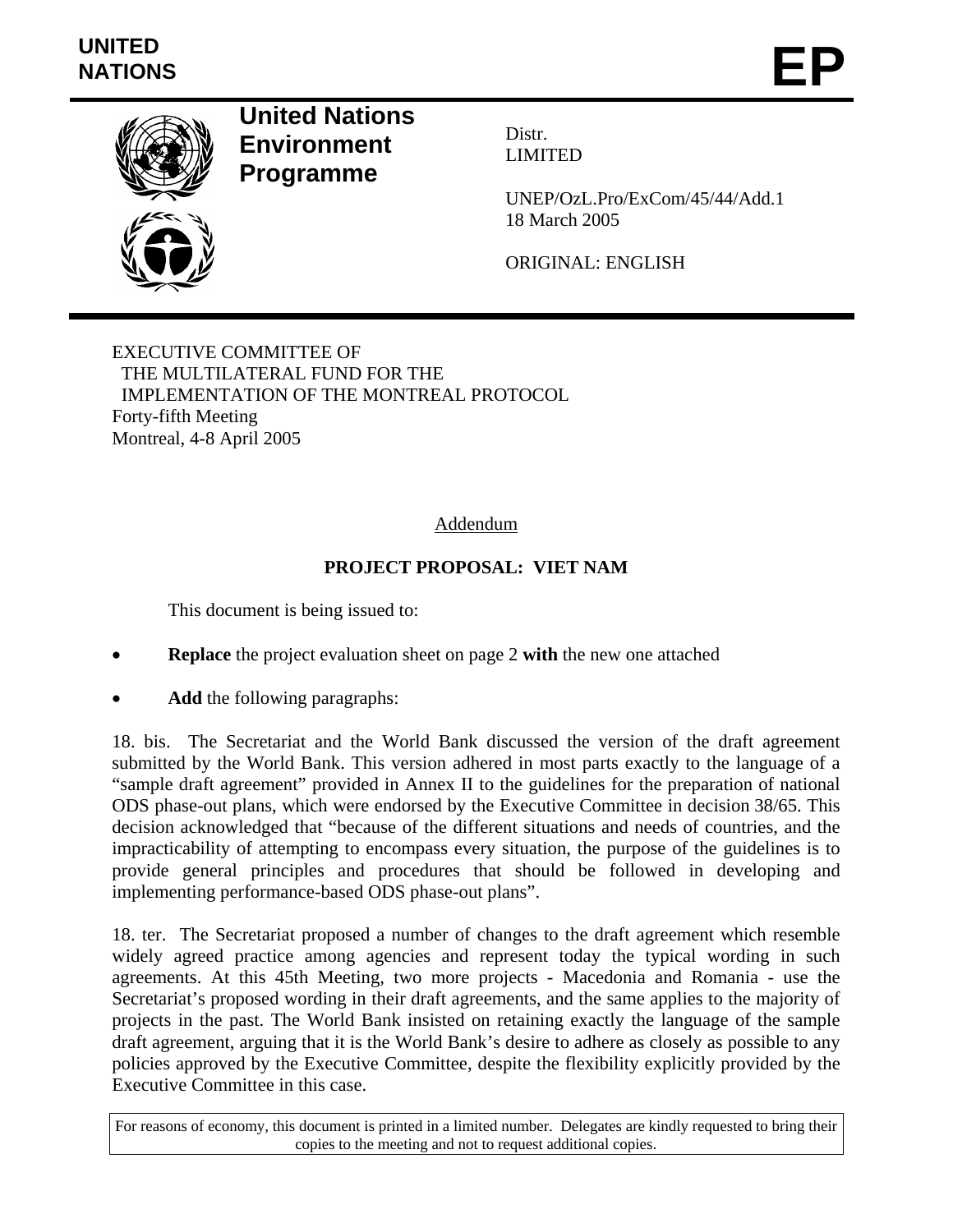18. qua. In addition to a number of legal semantic issues, such as improving language to achieve a unified definition of use, the Secretariat raised three major issues with the World Bank regarding the language used in the draft agreement. However, since an agreement has not at this stage been reached on these issues, the Secretariat decided to forward the draft agreement including the language used in the majority of agreements, in an effort to support Viet Nam in the most expeditious manner possible. The issues in question and the language proposed by the Secretariat are indicated below:

- (a) In paragraph 7, the draft agreement submitted by the World Bank indicates that reallocation of funding is possible without the endorsement of the Executive Committee, which would review it *post facto*. The document UNEP/OzLPro/ExCom/45/15 "Issues identified during project review", issued for consideration at the present Meeting, points out that this does not provide a meaningful way for the Executive Committee to exercise its discretion, since there are no avenues for recourse if the Executive Committee were to conclude that the reallocation was not acceptable. The draft agreement supplied to the Executive Committee therefore contains, in square brackets, the text suggested in the said document.
- (b) In paragraph 9, the language used by the World Bank suggests calculating a potential penalty proportional to each ODP tonne of reductions in consumption not achieved, i.e., in the case of this agreement this relates to Appendix 2-A, rows 3, 7, and 11. In such a case, a country which meets not only all annual consumption targets, but achieves more rapid phase-out than foreseen in one year and accordingly slower phase-out in the next might be penalized for not achieving the reduction steps. The Secretariat instead inserted the typical language of such agreements where a potential penalty is calculated on the basis of each ODP tonne exceeding the Maximum Allowable Total Consumption of CFCs limit (rows 1, 5, and 9 in Appendix 2-A), thus avoiding such an unintended penalty provision.
- (c) In Appendix 6-A of the sample draft agreement, guidance is provided on the role of the lead implementing agency, stating that it should carry out a range of activities *along the lines of* a list of examples approved by the Executive Committee in the guidelines. The Secretariat understands the words "along the lines" in this context to be procedural language, intended to advise the user. In formulating the legal obligations, the World Bank insisted on keeping this procedural language intact, leading to the responsibilities of the World Bank being defined only "along the lines", not in exact legal terms. The Secretariat rejected this interpretation of the guidelines and replaced the World Bank's "along the lines of" in paragraph 1 of Appendix 6-A by the same wording as in other agreements, "as follows".

18. quin. The Secretariat noted that despite the stated intention to adhere closely to the guidelines and the sample draft agreement, the World Bank nonetheless proposes to introduce a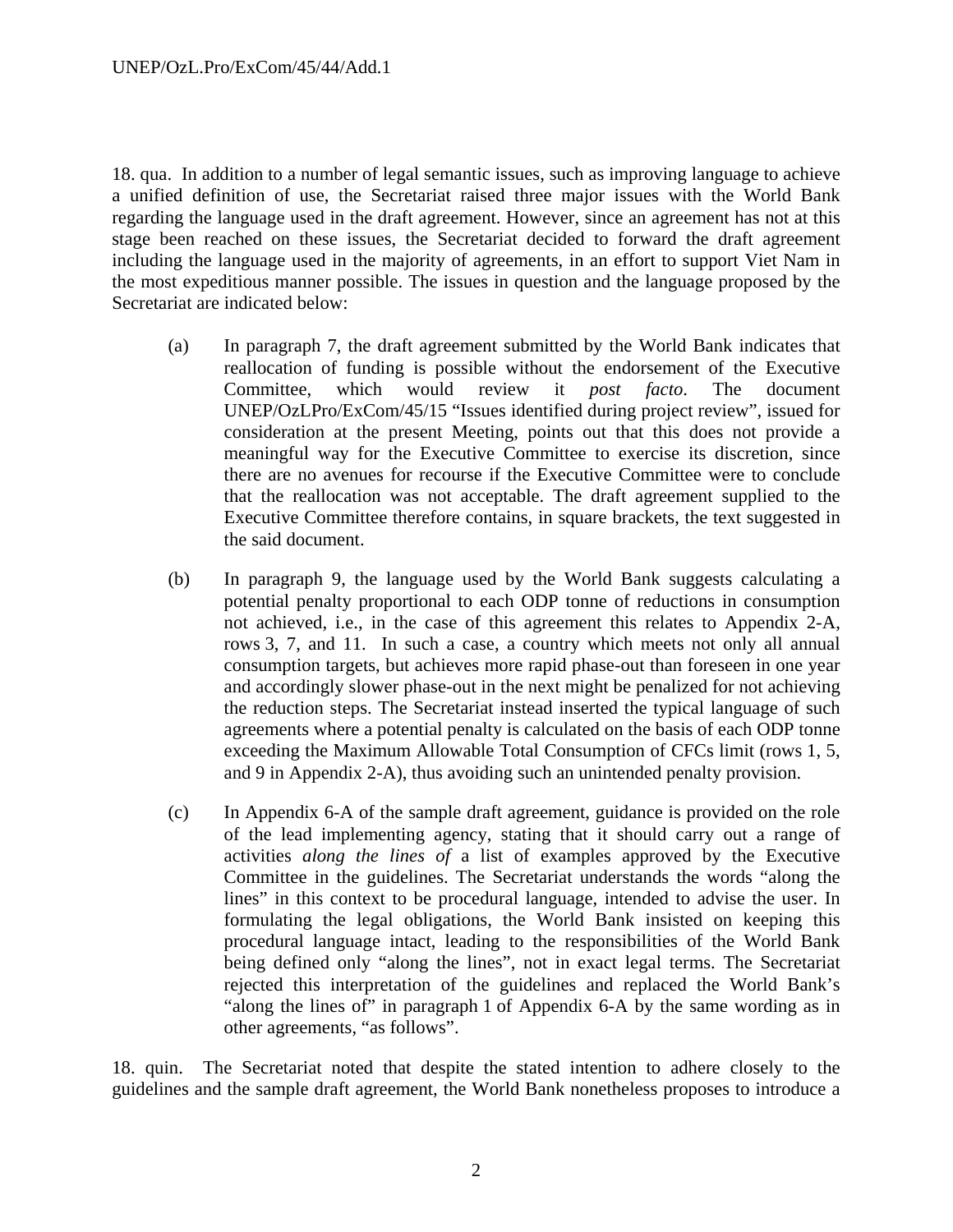significant change to the key provision in the guidelines mentioned above regarding the frequency of reporting and fund disbursement. The World Bank insists on receiving funding in two-year tranches (except in the first year), and on reporting only three times up to 2010, while the guidelines foresee an annual funding and reporting cycle. While a two-year funding cycle as such is not disputed by the Secretariat, it seems to be inconsistent with the intentions stated by the World Bank.

18. sex. In order to ensure that Viet Nam can receive the necessary funding as soon as possible, the World Bank was informed to be prepared with a clear mandate from the country regarding the acceptability of the language in an agreement, to allow conclusion of the issue at the present Meeting of the Executive Committee.

• **Replace** paragraph 19 **with** the following paragraph:

19. Based on above comments of the Fund Secretariat, and pursuant to decision 44/46, the Executive Committee may wish to consider:

- (a) approving the associated "Agreement between Viet Nam and the Executive Committee of the Multilateral Fund for the Phase-out of Ozone Depleting Substances";
- (b) approving the first annual work programme for 2005; and
- (c) approving the first tranche of the plan at the funding levels shown in the table below:

|     | <b>Project Title</b>                                  | <b>Project</b><br><b>Funding (US\$)</b> | (US\$) | <b>Support Cost</b>   Implementing<br>Agency |
|-----|-------------------------------------------------------|-----------------------------------------|--------|----------------------------------------------|
| (a) | National CFC and halon phase-out plan (first tranche) | 495.537                                 | 37.165 | World Bank                                   |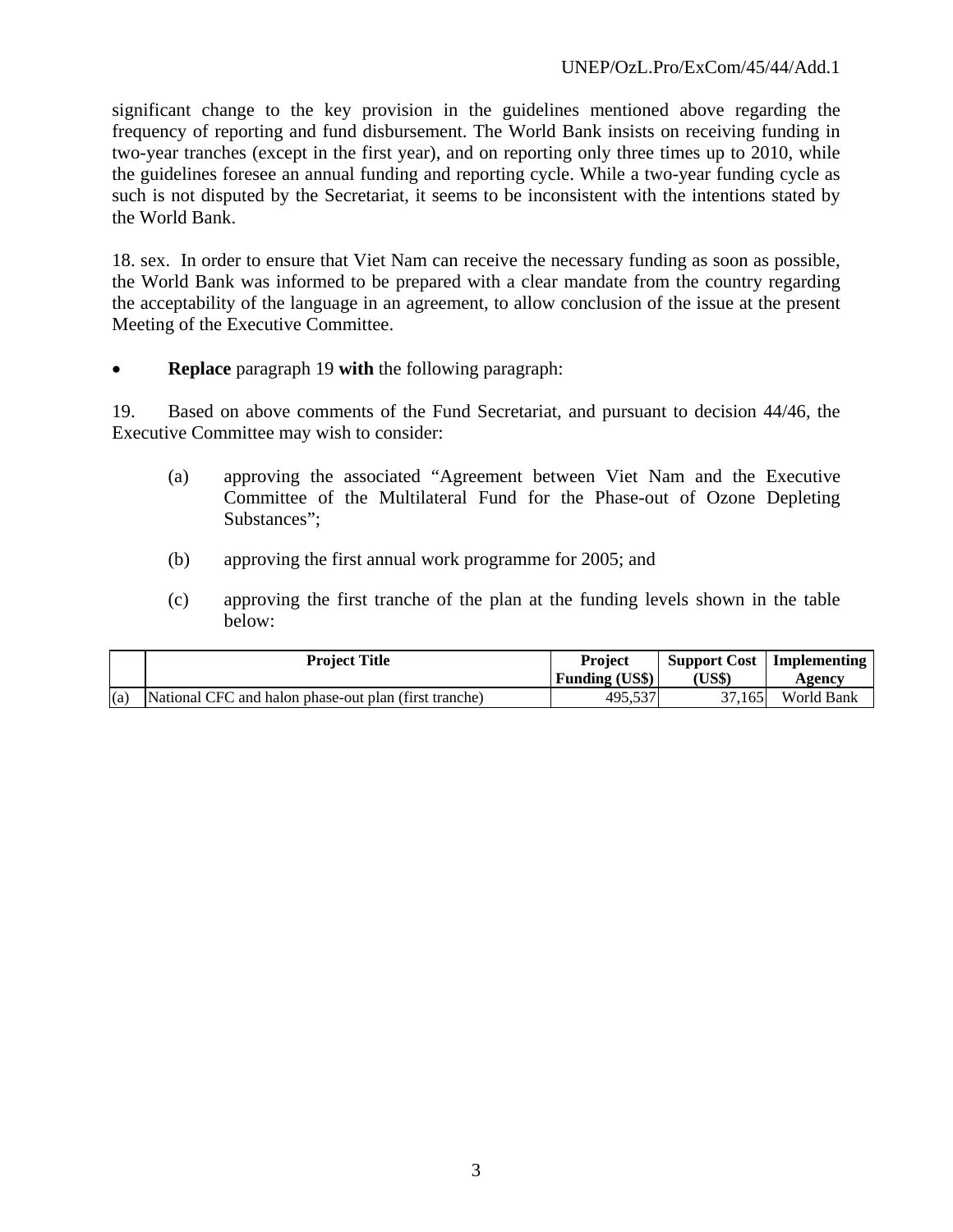# **PROJECT EVALUATION SHEET - VIET NAM**

| <b>PROJECT TITLE</b> | <b>BILATERAL/IMPLEMENTING AGENCY</b> |
|----------------------|--------------------------------------|
|                      |                                      |

National CFC and halon phase-out plan (first tranche) World Bank

**NATIONAL CO-ORDINATING AGENCY:** Ministry of Natural Resources and Environment

#### **LATEST REPORTED CONSUMPTION DATA FOR ODS ADDRESSED IN PROJECT A: ARTICLE-7 DATA (ODP TONNES, 2003, AS OF FEBRUARY 17, 2005**)

| iroun<br>------<br>$\sim$ $\sim$ $\sim$ $\sim$ $\sim$ | --<br>$\sim$ $\sim$ $\sim$ $\sim$<br><b>roup</b><br>пе<br>.<br>$ -$ | -<br>$-$<br>эĦ<br>$\mathbf{H}$<br>$\sim$ $\sim$ $\sim$ $\sim$ $\sim$ |  |
|-------------------------------------------------------|---------------------------------------------------------------------|----------------------------------------------------------------------|--|
| $\overline{\phantom{a}}$<br>ے ں —<br>,                |                                                                     |                                                                      |  |

#### **B: COUNTRY PROGRAMME SECTORAL DATA (ODP TONNES, 2003, AS OF SEPTEMBER 2004)**

| <b>ODS</b> | Foam  | Ref.   | Aerosol | <b>ODS</b>    | Fire        | Solvent* | Fumigant |
|------------|-------|--------|---------|---------------|-------------|----------|----------|
|            |       |        |         |               | Protection* |          |          |
| $CFC - 11$ | 19.00 | 0.60   |         | Halon - 1301  | 40          |          |          |
| CFC - 12   |       | 223.06 |         | Halon $-2402$ | 36          |          |          |
| CFC - 115  |       | 0.90   |         | CTC           |             | 0.22     |          |

\*Consumption in 2002. In 2003, the required amounts were drawn from existing stocks within the country.

| CFC consumption remaining eligible for funding (ODP tonnes) | 44 <sup>th</sup> Meeting approved allocation of all |
|-------------------------------------------------------------|-----------------------------------------------------|
|                                                             | remaining eligible tonnes to this project           |
|                                                             |                                                     |

#### **CURRENT YEAR DRAFT BUSINESS PLAN:** Total funding \$ 1.26 million: total phase-out 278 ODP tonnes

| PROJECT DATA                 |                                                           | 2004                     | 2005                  | 2006           | 2007           | 2008           | 2009           | 2010           | Total               |
|------------------------------|-----------------------------------------------------------|--------------------------|-----------------------|----------------|----------------|----------------|----------------|----------------|---------------------|
| Annex A                      | <b>Montreal Protocol limits</b>                           | 500                      | 250                   | 250            | 75             | 75             | 75             | 0              | n.a                 |
| Group I                      | Annual consumption limit                                  | $(243.2)^{4}$            | 240                   | 200            | 75             | 40             | 10             | $\theta$       | n.a                 |
| (ODP                         | Annual phase-out from ongoing projects                    | $\theta$                 | $\Omega$              | $\mathbf{0}$   | $\overline{0}$ | $\theta$       | $\theta$       | $\theta$       | $\Omega$            |
| tonnes)                      | Annual phase-out newly addressed                          | n.a.                     | 40                    | 125            | 35             | 30             | 10             | n.a.           | 240                 |
|                              |                                                           |                          | $(+3.2)^{*}$          |                |                |                |                |                | $(+3.2)^{*}$        |
|                              | Annual unfunded phase-out                                 | $\theta$                 | $\Omega$              | $\theta$       | $\Omega$       | $\Omega$       | $\Omega$       | $\overline{0}$ | $\Omega$            |
| Annex A                      | Montreal Protocol limit                                   | 37                       | 18.5                  | 18.5           | 18.5           | 18.5           | 18.5           | $\theta$       | n.a                 |
| Group II                     | Annual consumption limit                                  | $(0)^{*}$                | 18.5                  | 18.5           | 18.5           | 18.5           | 18.5           | $\overline{0}$ | n.a                 |
| (ODP                         | Annual phase-out from ongoing projects                    | $\boldsymbol{0}$         | $\Omega$              | $\overline{0}$ | $\Omega$       | $\overline{0}$ | 0              | $\theta$       | $\Omega$            |
| tonnes)                      | Annual phase-out newly addressed                          | $\mathbf{0}$             | $\Omega$              | $\Omega$       | $\theta$       | $\Omega$       | 18.5           | n.a.           | 18.5                |
|                              | Annual unfunded phase-out                                 | $\overline{0}$           | $\Omega$              | $\Omega$       | $\theta$       | $\Omega$       | $\Omega$       | $\Omega$       | $\Omega$            |
| Annex B                      | <b>Montreal Protocol limit</b>                            | n.a.                     | 0.24                  | 0.24           | 0.24           | 0.24           | 0.24           | $\overline{0}$ | n.a.                |
| Group II                     | Annual consumption limit                                  | $\overline{0}$           | 0.19                  | 0.19           | 0.19           | 0.19           | 0.19           | $\overline{0}$ | n.a.                |
| (ODP                         | Annual phase-out from ongoing projects                    | $\mathbf{0}$             | $\Omega$              | $\Omega$       | $\Omega$       | $\overline{0}$ | $\Omega$       | $\theta$       | $\Omega$            |
| tonnes)                      | Annual phase-out newly addressed                          | $\boldsymbol{0}$         | $\Omega$              | $\mathbf{0}$   | $\overline{0}$ | $\overline{0}$ | 0.19           | n.a.           | 0.19                |
|                              | Annual unfunded phase-out                                 | $\mathbf{0}$             | $\Omega$              | $\Omega$       | $\theta$       | $\Omega$       | $\theta$       | $\Omega$       |                     |
|                              | TOTAL ODS CONSUMPTION TO BE PHASED OUT                    |                          | 40                    |                |                |                |                |                | 258.69              |
|                              |                                                           | $\boldsymbol{0}$         | $(+3.2)$ <sup>*</sup> | 125            | 35             | 30             | 28.69          | n.a.           | $(+3.2)^{^{\circ}}$ |
|                              | Total ODS consumption to be phased-in (HCFCs)             | $\Omega$                 |                       | $\Omega$       | $\theta$       | $\Omega$       | $\Omega$       | $\theta$       |                     |
|                              | Project cost as originally submitted (US \$)              |                          | 1,232,500             |                | 1,232,387      |                |                |                | 2,464,887           |
|                              | Final Project costs (US \$):                              |                          |                       |                |                |                |                |                |                     |
| Funding for World Bank       |                                                           | $\overline{\phantom{a}}$ | 495,537               | 586,000        | $\mathbf{0}$   | 178,463        | $\mathbf{0}$   | $\overline{0}$ | 1,260,000           |
| <b>Total project funding</b> |                                                           | $\overline{\phantom{0}}$ | 495,537               | 586,000        | $\mathbf{0}$   | 178,463        | $\mathbf{0}$   | $\Omega$       | 1,260,000           |
| Final Support costs (US \$)  |                                                           |                          |                       |                |                |                |                |                |                     |
| Support cost for World Bank  |                                                           | $\overline{\phantom{a}}$ | 37,165                | 43,950         | $\overline{0}$ | 13,385         | $\theta$       | $\theta$       | 94,500              |
| <b>Total support costs</b>   |                                                           | $\overline{\phantom{a}}$ | 37,165                | 43,950         | $\overline{0}$ | 13,385         | $\overline{0}$ | $\overline{0}$ | 94,500              |
|                              | TOTAL COST TO MULTILATERAL FUND (US \$)                   | $\overline{\phantom{a}}$ | 532,702               | 629,950        | $\overline{0}$ | 191,848        | $\overline{0}$ | $\Omega$       | 1,354,500           |
|                              | Final project cost effectiveness (US $\frac{\pi}{8}$ /kg) |                          |                       |                |                |                |                |                | 4.89                |

Note: Maximum allowable total consumption of TCA (Annex B Group III substance) is zero. Presently, there is no consumption of this substance.

\*Last reported consumption (2003); \*\*: phase-down from last reported consumption to reach 2005 target

|  | FUNDING REQUEST: Approval of funding for first tranche (2005) as indicated above. |
|--|-----------------------------------------------------------------------------------|
|  |                                                                                   |

| ATION<br><b>' RECOMMENDA'</b><br>DIA TIC<br><b>SECT</b> | ration<br>Inc<br>consider<br>унциа |
|---------------------------------------------------------|------------------------------------|
|                                                         |                                    |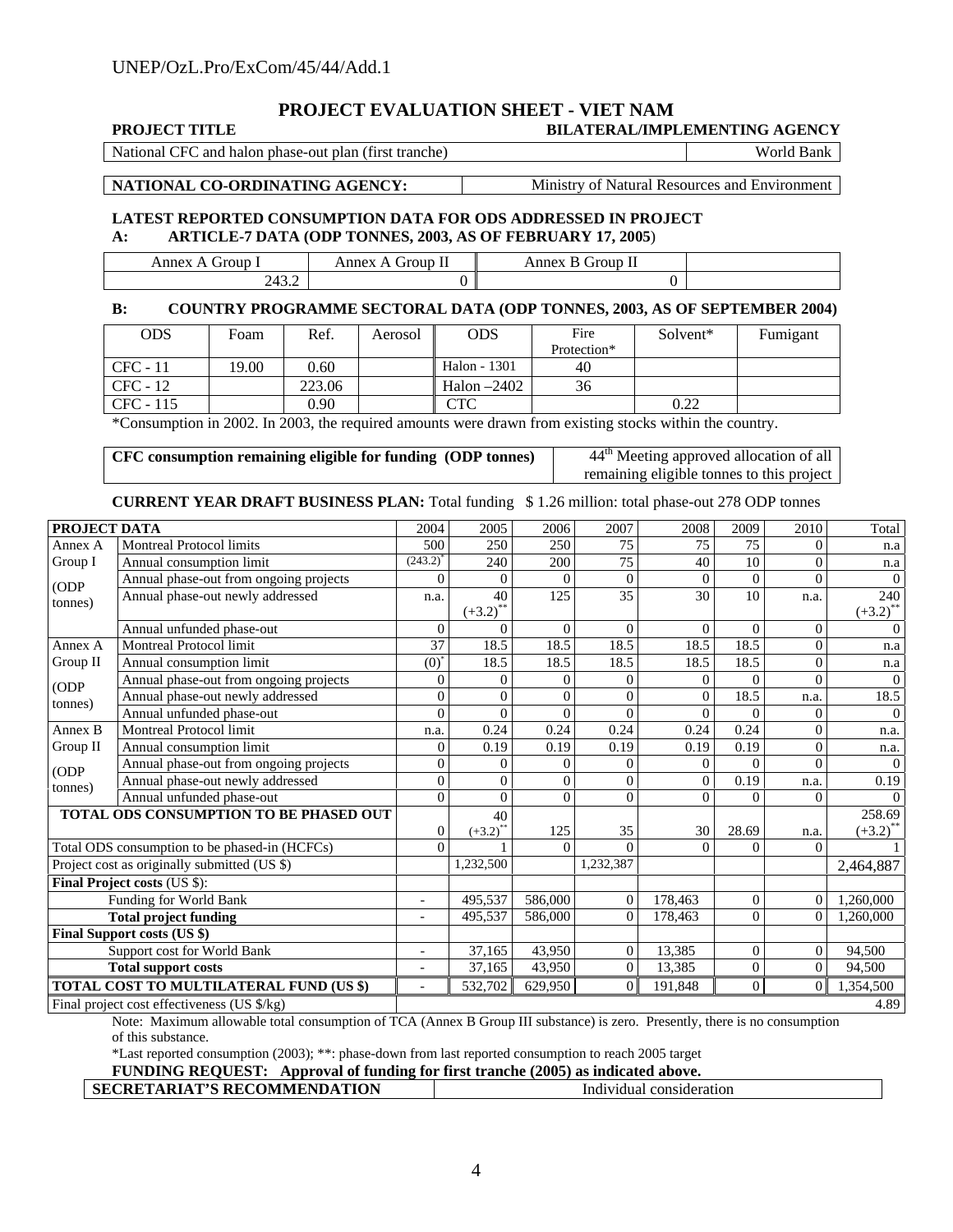## Annex I

# **DRAFT AGREEMENT FOR THE NATIONAL CFC AND HALON PHASE-OUT PLAN FOR VIET NAM**

1. This Agreement represents the understanding of the Social Republic of Viet Nam (the "Country") and the Executive Committee with respect to the complete phase-out of controlled use of the ozone-depleting substances set out in Appendix 1-A (the Substances) prior to 1 January 2010, compliance with Protocol schedules.

2. The Country agrees to phase-out the controlled use of the Substances in the consumption sector in accordance with the annual phase-out targets set out in rows 1, 5 and 9 of Appendix 2-A (the "Targets, and Funding") of this Agreement. The annual phase-out targets will, at a minimum, correspond to the reduction schedules mandated by the Montreal Protocol. The Country accepts that, by its acceptance of this Agreement and performance by the Executive Committee of its funding obligations described in paragraph 3, it is precluded from applying for or receiving further funding from the Multilateral Fund in respect to the Substances.

3. Subject to compliance by the Country with its obligations set out in this Agreement, the Executive Committee agrees in principle to provide the funding set out in row 13 of Appendix 2-A (the "Targets, and Funding") to the Country. The Executive Committee will, in principle, provide this funding at the Executive Committee meetings specified in Appendix 3-A (the "Funding Approval Schedule").

4. The Country will meet the consumption limits for each Substance as indicated in rows 1, 5 and 9 in Appendix 2-A. It will also accept independent verification by the relevant Implementing Agency of achievement of these consumption limits as described in paragraph 8 of this Agreement.

5. The Executive Committee will not provide the Funding in accordance with the Funding Approval Schedule unless the Country satisfies the following conditions at least 60 days prior to the applicable Executive Committee meeting set out in the Funding Approval Schedule:

- (a) that the Country has met the Targets for the applicable year;
- (b) that the meeting of these Targets has been independently verified as described in paragraph 8; and
- (c) that the Country has substantially completed all actions set out in the 2005 annual or the following Biennium Implementation Programmes, as applicable;
- (d) that the Country has submitted and received endorsement from the Executive Committee for a biennium implementation programme in the form of Appendix 4-A (the "Format for Annual Implementation Programmes") in respect of the year for which funding is being requested.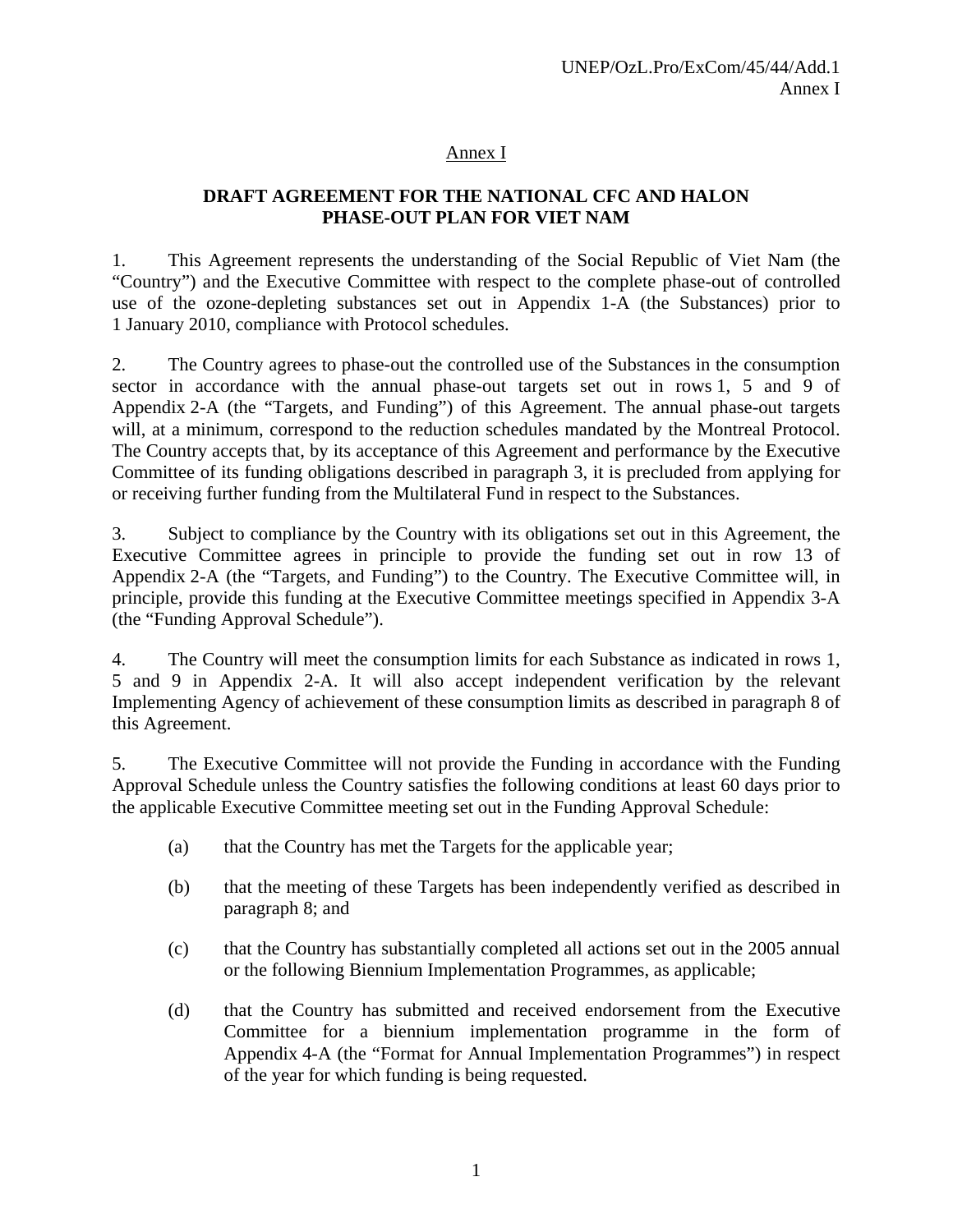6. The Country will ensure that it conducts accurate monitoring of its activities under this Agreement. The institutions set out in Appendix 5-A (the "Monitoring Institutions and Roles") will monitor and report on that monitoring in accordance with the roles and responsibilities set out in Appendix 5-A. This monitoring will also be subject to independent verification as described in paragraph 8.

7. While the Funding was determined on the basis of estimates of the needs of the Country to carry out its obligations under this Agreement, the Executive Committee agrees that the Country may [use the funding for other purposes that can be demonstrated to facilitate the smoothest possible phase-out, consistent with this Agreement, whether or not that use of funds was contemplated in determining the amount of funding under this Agreement. Any changes in the use of the Funding must, however, be documented in advance in the Country's Annual/Biennium Implementation Programme, endorsed by the Executive Committee as described in sub-paragraph 5(d) and be subject to independent verification as described in paragraph 8.]

8. The Country agrees to assume overall responsibility for the management and implementation of this Agreement and of all activities undertaken by it or on its behalf to fulfill the obligations under this Agreement. The World Bank (the "Lead IA") has agreed to be the lead implementing agency in respect of the Country's activities under this Agreement. The Lead IA will be responsible for carrying out the activities listed in Appendix 6-A, including but not limited to independent verification. The Country also agrees to periodic evaluations, which will be carried out under the monitoring and evaluation work programmes of the Multilateral Fund. The Executive Committee agrees, in principle, to provide the Lead IA with the fees set out in row 14 of Appendix 2-A.

9. Should the Country, for any reason, not meet the Targets for the elimination of the Substances set out in Appendix 1-A or otherwise does not comply with this Agreement, then the Country agrees that it will not be entitled to the Funding in accordance with the Funding Approval Schedule. In the discretion of the Executive Committee, Funding will be reinstated according to a revised Funding Approval Schedule determined by the Executive Committee after the Country has demonstrated that it has satisfied all of its obligations that were due to be met prior to receipt of the next installment of Funding under the Funding Approval Schedule. The Country acknowledges that the Executive Committee may reduce the amount of the Funding by the amounts set out in Appendix 7-A in respect of each ODP tonne of the amount exceeding the Maximum Allowable Total Consumption of CFCs limit (Appendix 2-A) in any one year.

10. The funding components of this Agreement will not be modified on the basis of any future Executive Committee decision that may affect the funding of any other consumption/production sector projects or any other related activities in the Country.

11. The Country will comply with any reasonable request of the Executive Committee and the Lead IA to facilitate implementation of this Agreement. In particular, it will provide the Lead IA with access to information necessary to verify compliance with this Agreement.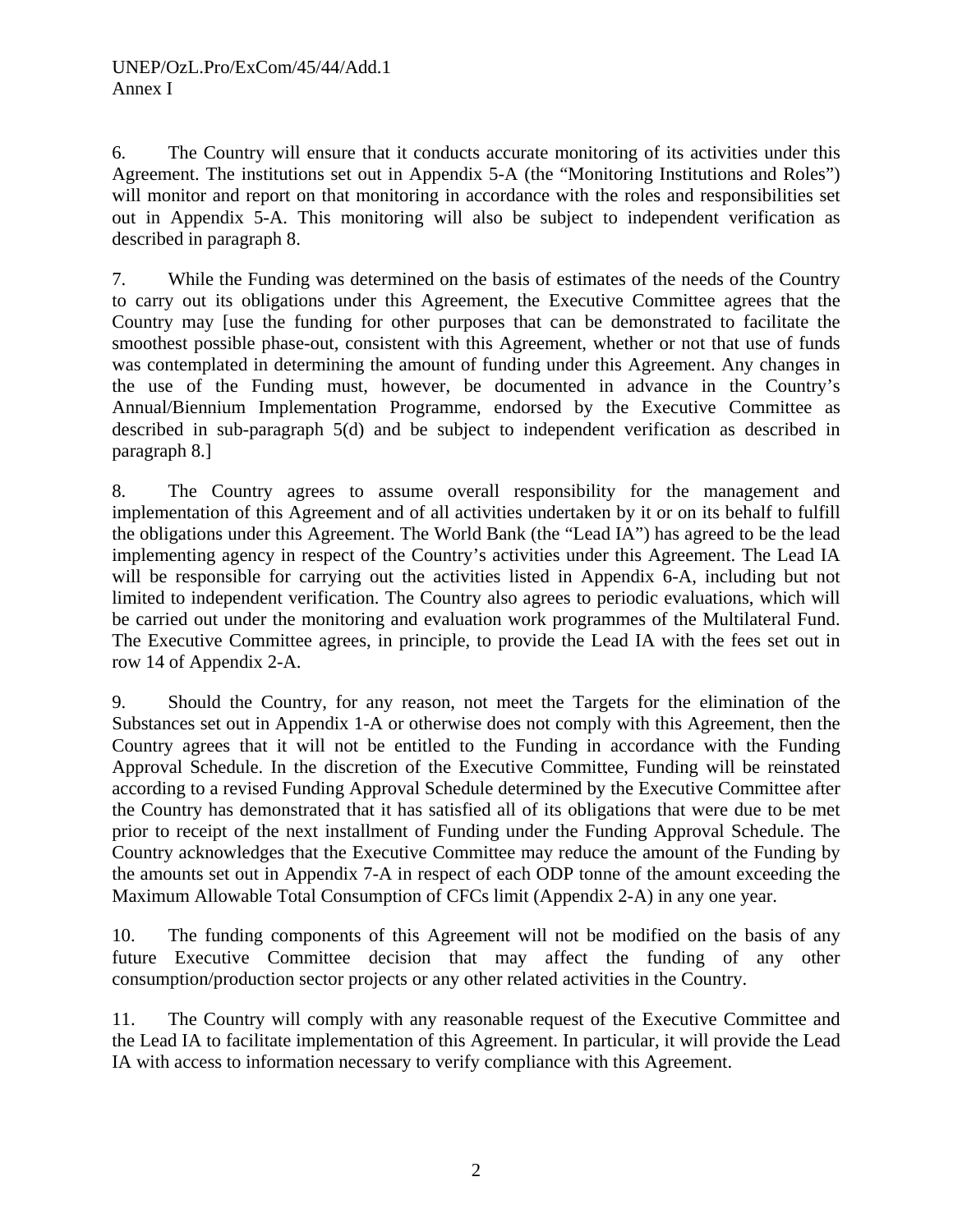12. All of the agreements set out in this Agreement are undertaken solely within the context of the Montreal Protocol and do not extend to obligations beyond this Protocol. All terms used in this Agreement have the meaning ascribed to them in the Protocol unless otherwise defined herein.

## **APPENDIX 1-A THE SUBSTANCES**

13. The ozone-depleting substances to be phased out under the Agreement are as follows:

| Annex A: | Group I   | CFC-11, CFC-12, CFC-113 CFC 114 and CFC-115 |
|----------|-----------|---------------------------------------------|
|          | Group II  | Halon 1211, Halon 1301, and Halon 2402      |
| Annex B: | Group II  | CTC                                         |
|          | Group III | <b>TCA</b>                                  |

## **APPENDIX 2-A THE TARGETS, AND FUNDING**

|                                                                                  | 2005             | 2006           | 2007           | 2008           | 2009         | 2010           | <b>Total</b>   |
|----------------------------------------------------------------------------------|------------------|----------------|----------------|----------------|--------------|----------------|----------------|
| Montreal Protocol Reduction Schedule - Annex A Group I                           | 250              | 250            | 75             | 75             | 75           | $\Omega$       | n.a.           |
| Montreal Protocol Reduction Schedule - Annex A Group II                          | 18.5             | 18.5           | 18.5           | 18.5           | 18.5         | $\Omega$       | n.a.           |
| Montreal Protocol Reduction Schedule - Annex B Group II                          | 0.24             | 0.24           | 0.24           | 0.24           | 0.24         | $\Omega$       | n.a.           |
| 1. Max allowable total consumption of Annex A Group I<br>substances (ODP tonnes) | 240              | 200            | 75             | 40             | 10           | $\theta$       | $\Omega$       |
| 2. Reduction from ongoing projects                                               | $\Omega$         | $\Omega$       | $\overline{0}$ | $\Omega$       | $\Omega$     | $\Omega$       | $\overline{0}$ |
| 3. New reduction under plan                                                      | n.a.             | $40(+3.2)$     | 125            | 35             | 30           | 10             | $240(+3.2)*$   |
| 4. Total annual reduction of Annex A Group I substance<br>(ODP tonnes)           |                  | $40(+3.2)$     | 125            | 35             | 30           | 10             | $240(+3.2)*$   |
| 5. Max allowable total consumption of Annex A Group<br>II substance (ODP tonnes) | 18.5             | 18.5           | 18.5           | 18.5           | 18.5         | $\Omega$       | 18.5.          |
| 6. Reduction from ongoing projects                                               | $\mathbf{0}$     | $\overline{0}$ | $\overline{0}$ | $\overline{0}$ | $\mathbf{0}$ | $\Omega$       | $\theta$       |
| 7. New reduction under plan                                                      | $\Omega$         | $\theta$       | $\theta$       | $\Omega$       | 18.5         | n.a.           | 18.5           |
| 8. Total annual reduction Annex A Group II substances<br>(ODP tonnes)            | $\mathbf{0}$     | $\overline{0}$ | $\mathbf{0}$   | $\Omega$       | 18.5         | n.a.           | 18.5           |
| 9. Max allowable total consumption of Annex B Group<br>II substance (ODP tonnes) | 0.19             | 0.19           | 0.19           | 0.19           | 0.19         | $\Omega$       | n.a.           |
| 10. Reduction from ongoing projects                                              | $\boldsymbol{0}$ | $\Omega$       | $\theta$       | $\overline{0}$ | $\Omega$     | $\Omega$       | $\theta$       |
| $11.$ New reduction under plan                                                   | $\Omega$         | $\Omega$       | $\theta$       | $\Omega$       | 0.19         | n.a.           | 0.19.          |
| 12. Total annual reduction of Annex B Group II substance<br>(ODP tonnes)         | $\mathbf{0}$     | $\mathbf{0}$   | $\overline{0}$ | $\Omega$       | 0.19         | n.a.           | 0.19.          |
| 13. Total agreed funding (US \$)                                                 | 495,537          | 586,000        |                | 0 178,463      | $\mathbf{0}$ | $\overline{0}$ | 1,260,000      |
| 14. Total agency support costs (US \$)                                           | 37,165           | 43,950         | 0              | 13,385         | $\theta$     | $\Omega$       | 94,500         |

\*: phase-down from last reported consumption to reach 2005 target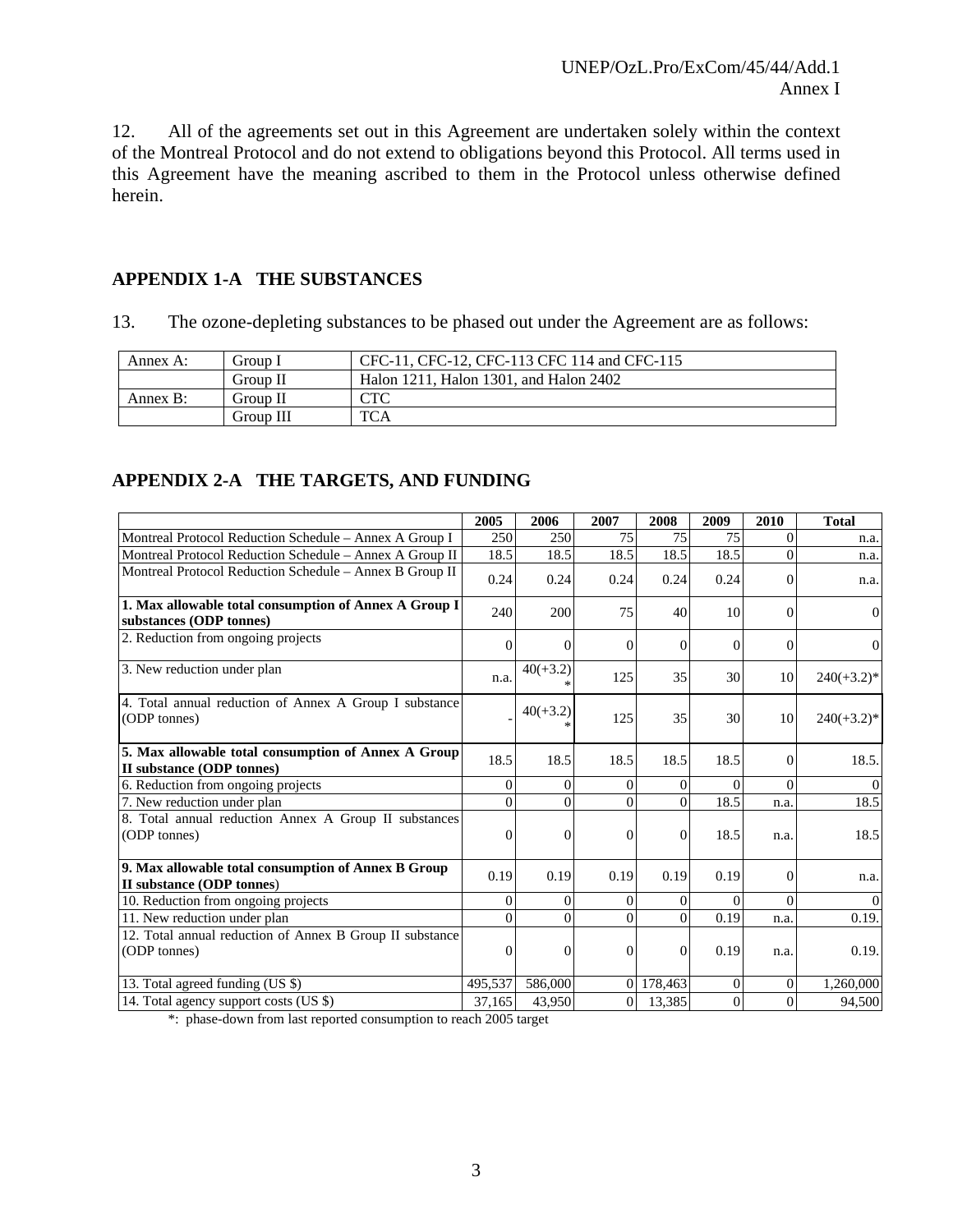## **APPENDIX 3-A FUNDING APPROVAL SCHEDULE**

1. The first funding tranche will be submitted for the Executive Committee's approval as part of its approval of this Plan. Disbursement of not more than US \$265,537 of the total project funds could be made to Viet Nam until the ODS import/export control system is in place and operational.

2. The second funding tranche will be submitted for the Executive Committee's consideration at the second meeting of 2006 along with the biennium implementation programme for 2006 and 2007, and a verification report confirming the achievement of the 2005 targets. The third and final tranche will be submitted at the second meeting of 2008 along with the biennium implementation programme for 2008 and 2009, and a verification report confirming the achievement of the 2006 and 2007 targets.

3. In case the Executive Committee decides in the future to held only two meetings a year, the funding request for each respective tranche will be made at the first Executive Committee meeting of the year.

## **APPENDIX 4- FORMAT FOR ANNUAL IMPLEMENTATION PROGRAMMES**

As per Annex I of the Executive Committee's Guidelines for the Preparation, Implementation and Management of Performance-Based Sector and National ODS Phase-out Plans. (decision 38/65, para. 106 and UNEP/OzL.Pro/ExCom/38/57/Rev.1)

| Data                                             |
|--------------------------------------------------|
| Country                                          |
| Year of plan                                     |
| # of years completed                             |
| # of years remaining under the plan              |
| Target ODS consumption of the preceding year     |
| Target ODS consumption of the $1st$ year of plan |
| Target ODS consumption of the $2nd$ year of plan |
| Level of funding requested                       |
| Lead implementing agency                         |

#### **2. Targets**

| <b>Indicators</b> |               | <b>Preceding</b> | $1st$ Year of<br>Plan | <b>Reduction</b> | $2nd$ Year of<br>Plan | <b>Reduction</b> (vs.<br>$1st$ Year) |
|-------------------|---------------|------------------|-----------------------|------------------|-----------------------|--------------------------------------|
|                   |               | Year             |                       |                  |                       |                                      |
| of<br>Supply      | Import        |                  |                       |                  |                       |                                      |
| <b>ODS</b>        | Production*   |                  |                       |                  |                       |                                      |
|                   | Total $(1)$   |                  |                       |                  |                       |                                      |
| Demand of         | Manufacturing |                  |                       |                  |                       |                                      |
| <b>ODS</b>        | Servicing     |                  |                       |                  |                       |                                      |
|                   | Stockpiling   |                  |                       |                  |                       |                                      |
|                   | Total $(2)$   |                  |                       |                  |                       |                                      |

\* For ODS-producing countries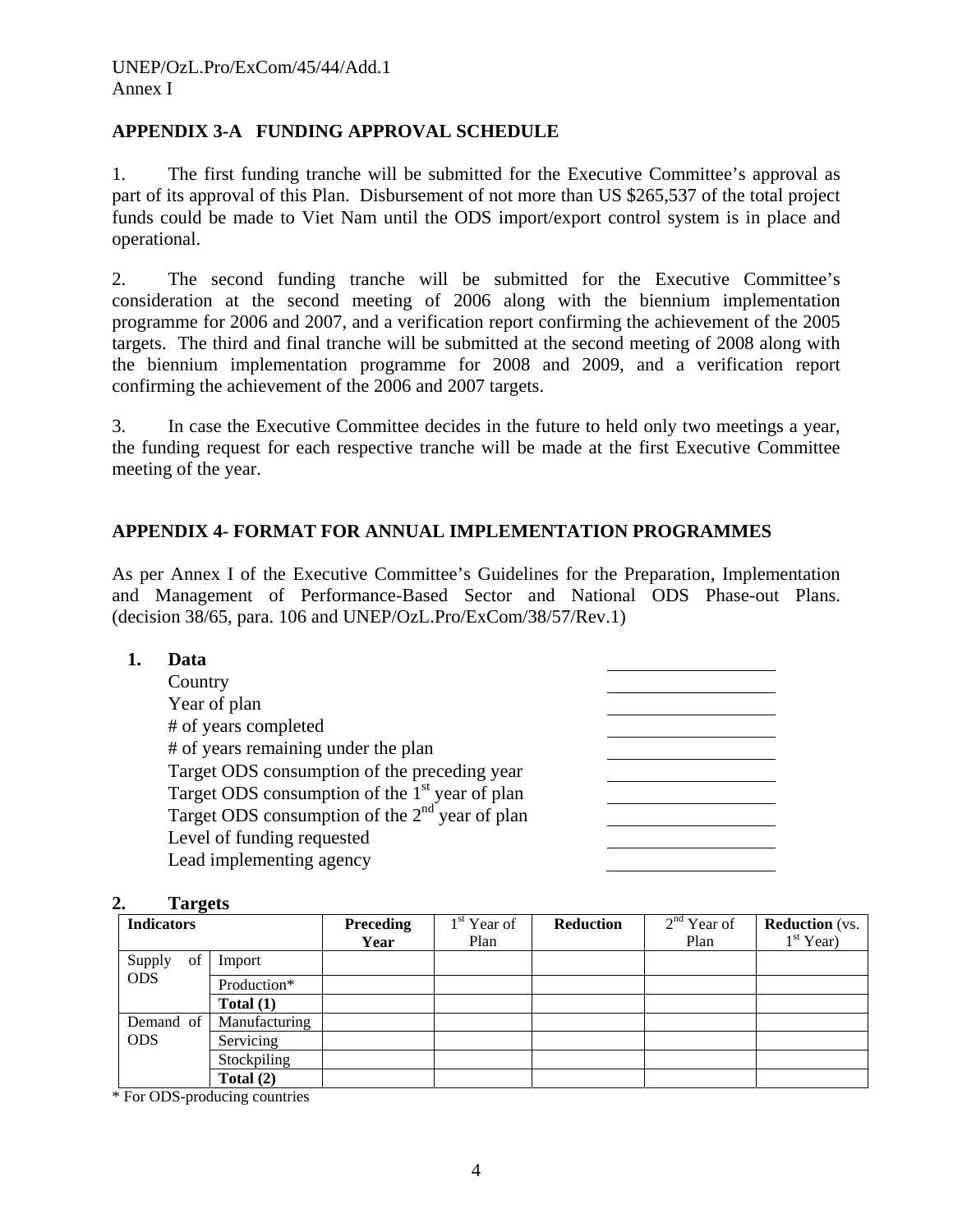| J.                 | піцизи у Асиоп                                   |                                           |                                                         |                                    |                                                 |                                            |
|--------------------|--------------------------------------------------|-------------------------------------------|---------------------------------------------------------|------------------------------------|-------------------------------------------------|--------------------------------------------|
| <b>Sector</b>      | Consumption<br><b>Preceding year</b><br>$\bf(1)$ | <b>Consumption</b><br>Year of plan<br>(2) | <b>Reduction</b><br>within year<br>of plan<br>$(1)-(2)$ | Number of<br>projects<br>completed | Number of<br>servicing<br>related<br>activities | <b>ODS</b><br>phase-out<br>(ODP<br>tonnes) |
|                    |                                                  |                                           | <b>Manufacturing</b>                                    |                                    |                                                 |                                            |
| Aerosol            |                                                  |                                           |                                                         |                                    |                                                 |                                            |
| Foam               |                                                  |                                           |                                                         |                                    |                                                 |                                            |
| Refrigeration      |                                                  |                                           |                                                         |                                    |                                                 |                                            |
| Solvents           |                                                  |                                           |                                                         |                                    |                                                 |                                            |
| Other              |                                                  |                                           |                                                         |                                    |                                                 |                                            |
| <b>Total</b>       |                                                  |                                           |                                                         |                                    |                                                 |                                            |
|                    |                                                  |                                           | <b>Servicing</b>                                        |                                    |                                                 |                                            |
| Refrigeration      |                                                  |                                           |                                                         |                                    |                                                 |                                            |
| <b>Total</b>       |                                                  |                                           |                                                         |                                    |                                                 |                                            |
| <b>Grand</b> total |                                                  |                                           |                                                         |                                    |                                                 |                                            |

#### 3. **Industry Action**

#### **4. Technical assistance**

| Proposed Activity: |  |
|--------------------|--|
| Objective:         |  |
| Target Group:      |  |
| Impact:            |  |

#### **5. Government Action**

| <b>Policy/activity planned</b>                        | <b>Schedule of implementation</b> |
|-------------------------------------------------------|-----------------------------------|
| Type of Policy Control on ODS Import: servicing, etc. |                                   |
| <b>Public Awareness</b>                               |                                   |
| Others                                                |                                   |

#### **6. Biennial budget**

| <b>Activity</b> | Planned expenditures (US \$) |
|-----------------|------------------------------|
|                 |                              |
|                 |                              |
| <b>Total</b>    |                              |

## **7. Administrative fees**

#### **APPENDIX 5-A MONITORING INSTITUTIONS AND ROLES**

1. Various activities will be managed and carried out by the Project Management Unit but not limited to regulations, project implementation, public awareness, and monitoring as indicated in the following paragraphs.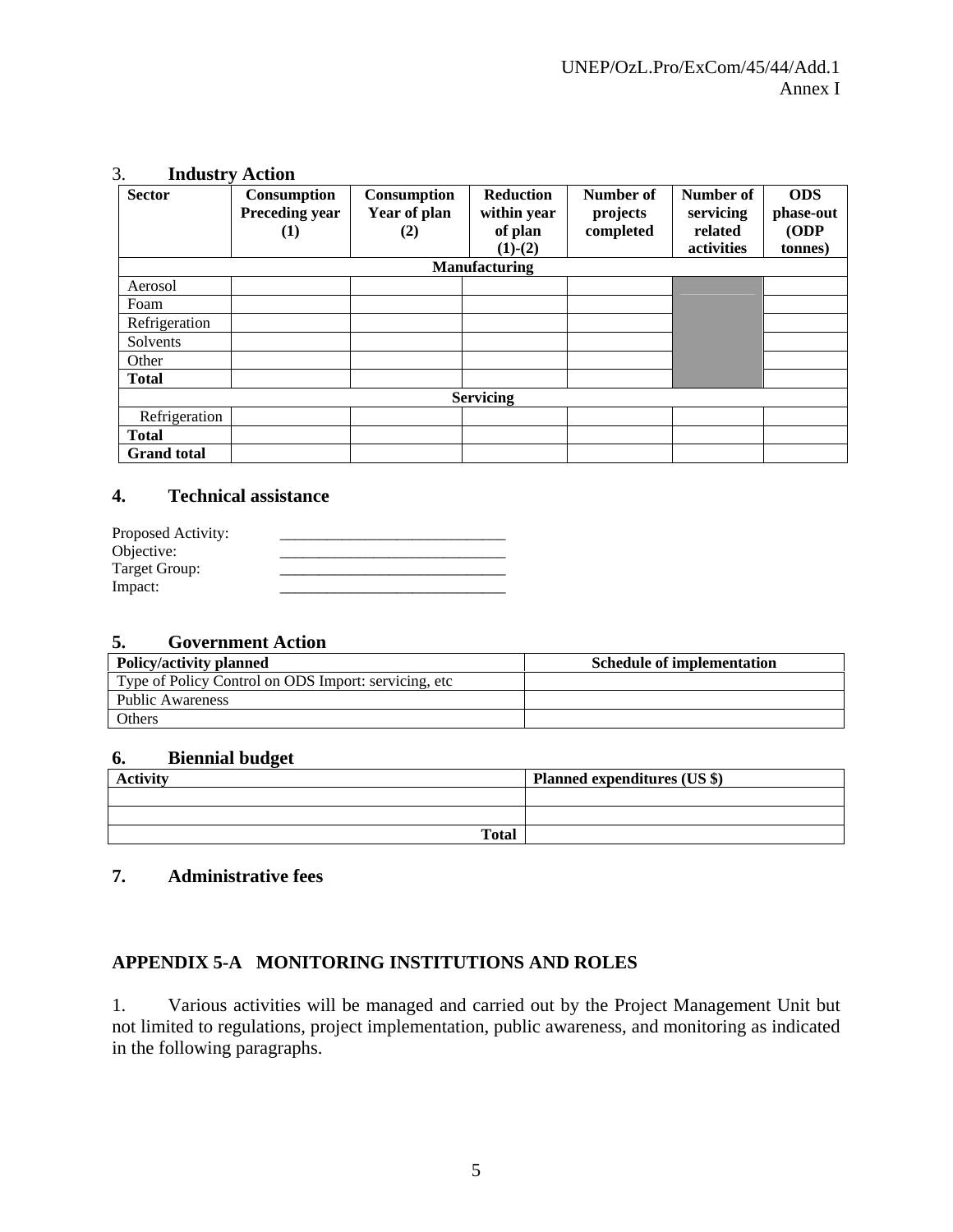#### Regulations

2. The Project Management Unit will assist the National Ozone Office to undertake the following:

- (a) Collaboration with the Ministry of Trade, Ministry of Industry, and the Customs Bureau, to establish and implement the import/control system for ODS;
- (b) Collaboration with the National Ozone Office to assist the Government of Viet Nam to issue measures to eliminate CFC use in the manufacturing of all new products (for example, foam, domestic and commercial refrigerators) by the end of 2006;
- (c) Providing assistance to the National Ozone Office to review annual ODS import/export license applications to ensure that the list of end-users are provided by importers/exporters, and to ensure that no CFC supply will be offered to applications where the bans have already been issued by the Government;
- (d) Assisting the National Ozone Office to develop and publish the annual import quotas for CFCs and halons for the period 2005 – 2010;
- (e) Collaboration with the Viet Nam Register to include MAC inspection as part of the existing vehicle inspection programme by starting with the two larger cities (Ho Chi Minh and Hanoi) first;
- (f) Assisting the Viet Nam Register to review experience gained from the MAC inspection programme in Hanoi and Ho Chi Minh with the objective of expanding this requirement to all 80 existing inspection stations throughout the country;
- (g) Assisting the National Ozone Office and the Viet Nam Register to review the need for including MAC inspection as part of the conditions for renewal of vehicle registrations; and
- (h) Assisting the Viet Nam Register to review and adopt standards for new non-halon fire protection systems.

#### Project implementation

3. The Project Management Unit will undertake the following activities in close cooperation or under supervision of the National Ozone Office:

- (a) Preparation of a standard implementation procedure for eligible enterprises that would like to seek funding from the resources provided by the Multilateral Fund;
- (b) Assisting eligible CFC and halon consuming enterprises to prepare proposals to obtain financial support from the funds provided by the Multilateral Fund to phase out their use of these chemicals;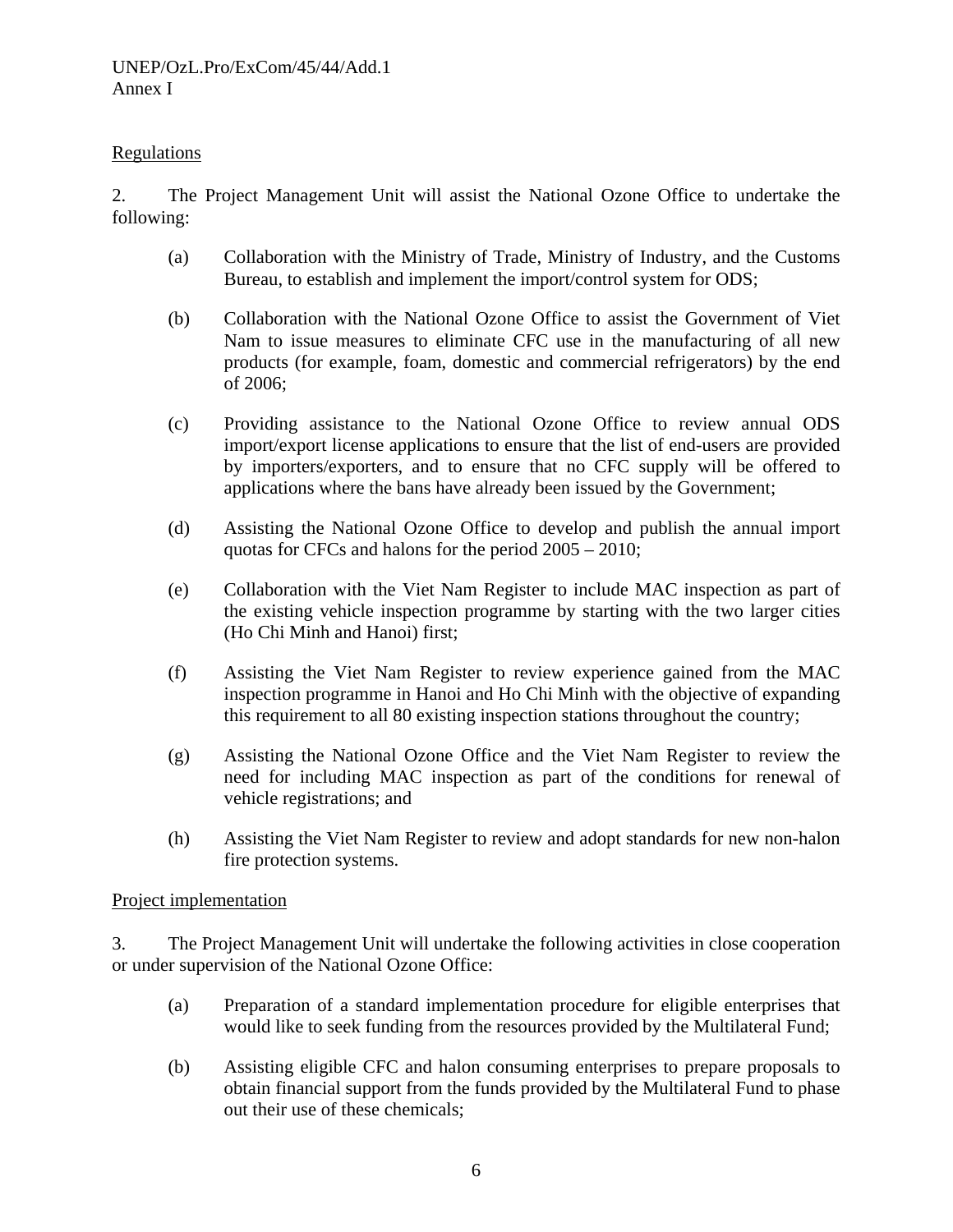- (c) Arranging technical support, on a need basis, for enterprises to identify appropriate non-ODS technology;
- (d) Review and approve proposals submitted by eligible enterprises;
- (e) Coordination of the establishment of the networks of training centers of the General Department of Vocational Training for the refrigeration and MAC servicing sectors;
- (f) Facilitation of the selection of qualified suppliers to supply tools and equipment for MAC and refrigeration service shops;
- (g) Develop and maintain, in collaboration with the General Department of Vocational Training, a database of refrigeration and MAC certified technicians including names and addresses of service shops that already have their technicians trained;
- (h) Assisting the Viet Nam Register to train their inspection stations to identify various refrigerant types in the MAC systems;
- (i) Organizing training for the six regional offices of the Ministry of Trade that are responsible for issuing ODS import quotas on the issues related to the ozone layer depletion, the obligations of the Montreal Protocol, and experience of other countries in the region pertaining to implementation of their import control systems;
- (j) Maintain and update, in close cooperation with Vietsopetro, the halon databank and communicate with the local users and other international halon banks on the issues related to availability of recycled halons;
- (k) Provide advice and recommendation on the allocation of annual import quotas of all Annex A chemicals to the National Ozone Office of the Ministry of Natural Resources and Environment (MONRE) and the Ministry of Trade; and
- (l) Preparation of Biennium Implementation Programmes of the overall implementation of the National CFC and Halon Phase-out Plan and other reports as required by the Executive Committee.

#### Public awareness

4. The Project Management Unit will undertake the following tasks under supervision of the National Ozone Office:

- (a) Disseminate information related to the Government's policy to phase out CFCs in the manufacturing sector by the end of 2006;
- (b) Inform the industry of the availability of funds provided by the Multilateral Fund to support CFC and halon phase-out in Viet Nam;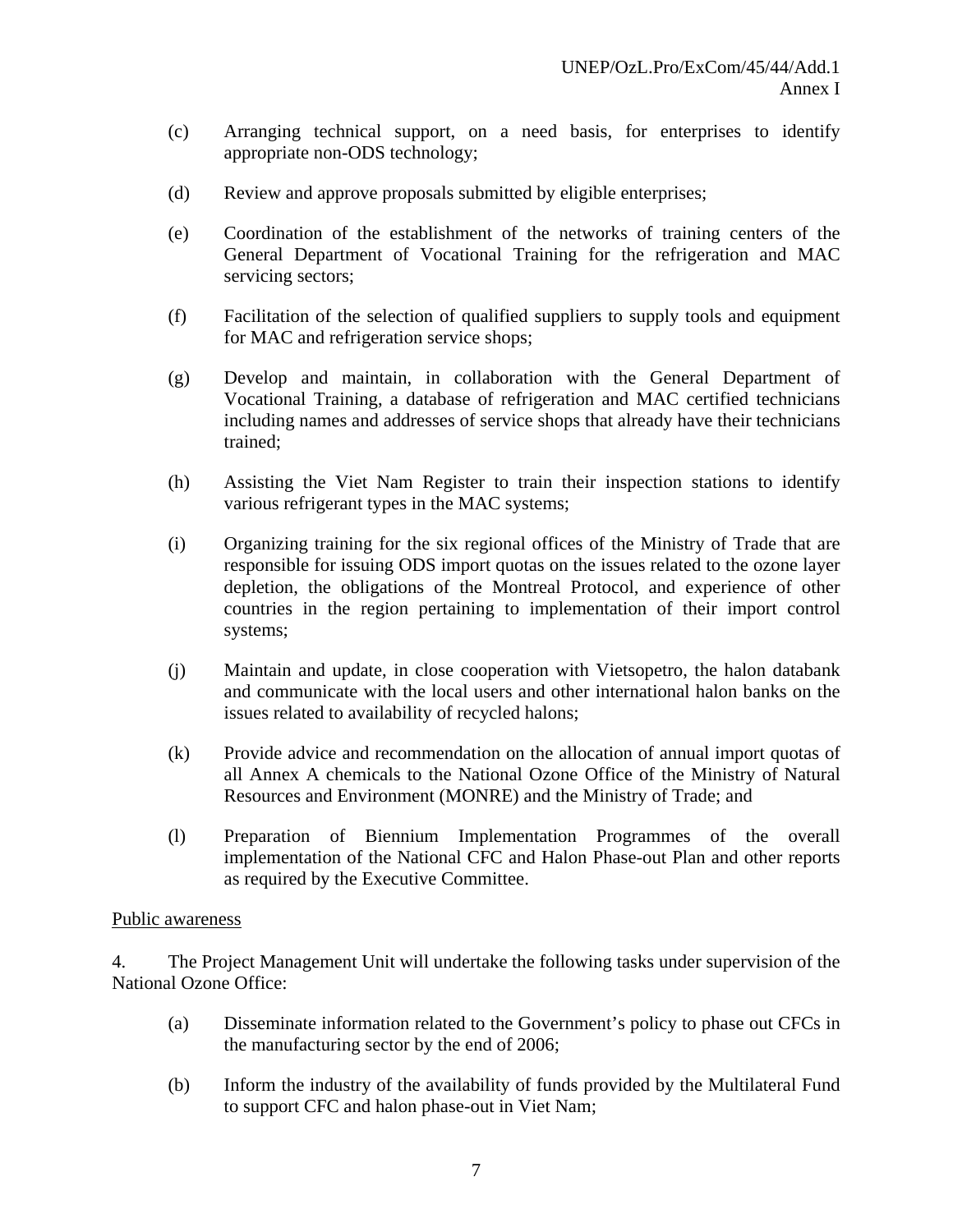#### UNEP/OzL.Pro/ExCom/45/44/Add.1 Annex I

- (c) Organize a promotional programme to encourage the public to have their refrigeration and MAC systems repaired by technicians certified by the General Department of Vocational Training; and
- (d) Undertake the public outreach programmes for the refrigeration and MAC servicing sectors to ensure that all service shops are equipped with proper tools for servicing CFC-12 and HFC-134a refrigeration and MAC systems.

#### Monitoring

5. The Project Management Unit will assist the National Ozone Office to carry out the following tasks:

- (a) Functioning of the industry advisory group for the refrigeration sector in order to ensure maximum outreach to existing CFC refrigeration and MAC service shops;
- (b) Development of a web site with a list of importers, their annual quotas, and the actual amount already imported within the current calendar year;
- (c) Update the information on the actual amount of imported CFCs and halons with the Customs Bureau on a quarterly basis;
- (d) Report of any incidents of illegal import of CFCs and halons; and
- (e) Carry out safety and technical audits of all relevant activities undertaken under this plan.

## **APPENDIX 6-A ROLE OF THE LEAD IMPLEMENTING AGENCY**

1. The Lead IA will be responsible for a range of activities specified in the project document as follows:

- (a) ensuring performance and financial verification in accordance with this Agreement and with its specific internal procedures and requirements as set out in the Country's phase-out plan;
- (b) providing verification to the Executive Committee that the Targets have been met and associated activities have been completed as indicated in the Biennium Implementation Programme;
- (c) assisting the Country in preparation of the Biennium Implementation Programme;
- (d) ensuring that achievements in previous Biennium Implementation Programmes are reflected in future Biennium Implementation Programmes;